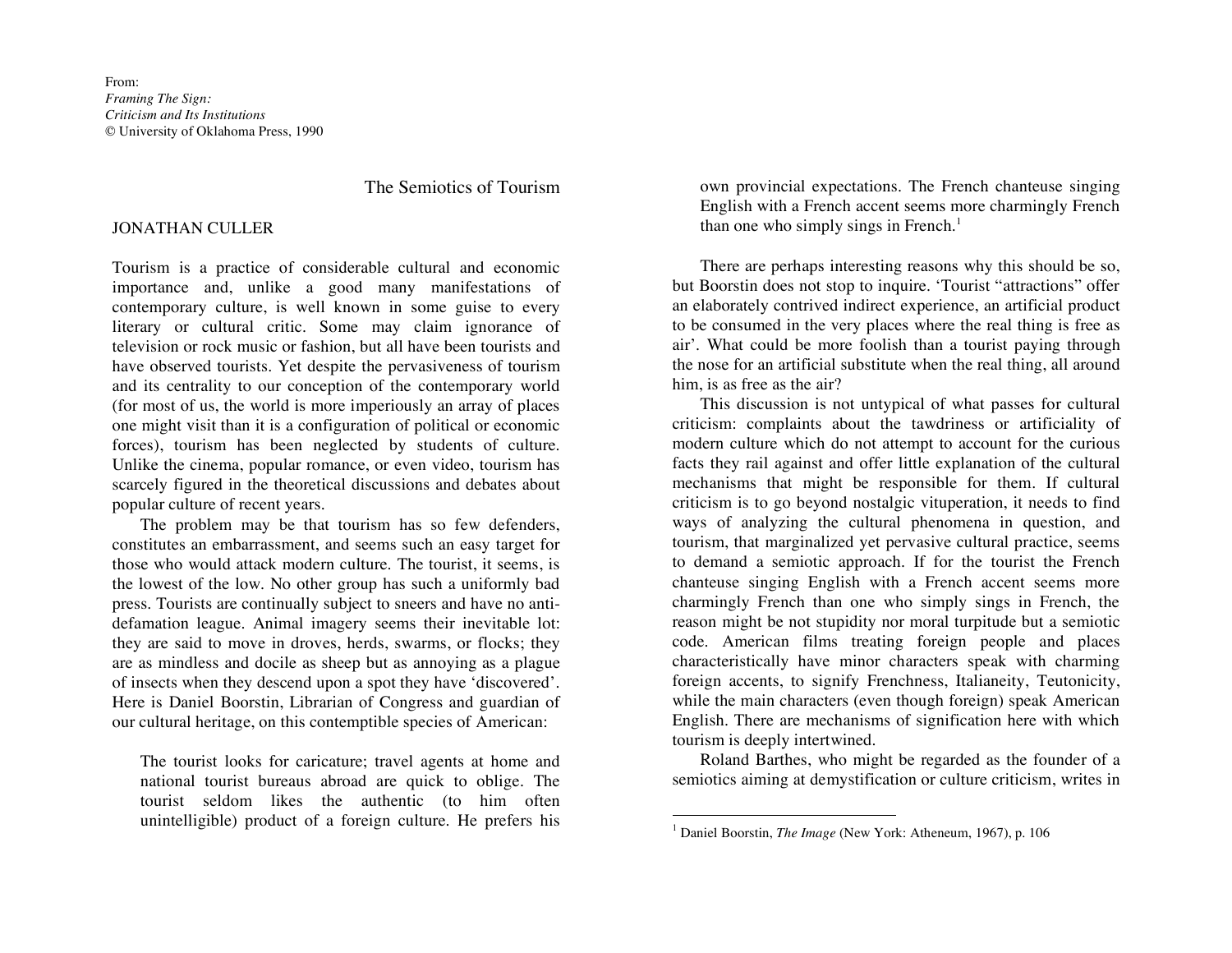his *Elements of Semiology* that 'dès qu'il y a société, tout usage est converti en signe de cet usage' [once society exists, every usage is converted into a sign of this usage].<sup>2</sup> By wearing blue jeans, for instance, one signifies that one is wearing blue jeans. This process is crucial, Barthes continues, and exemplifies the extent to which reality is nothing other than that which is intelligible. Since it is as signs that our practices have reality, they swiftly become signs, even if signs of themselves. Of course, once a sign is constituted in this way—a usage become a sign of this usage—society may very well refunctionalize it and speak of it as a pure instance of use. A fur coat one wears is a sign of its category; it signifies fur *coat* as one wears it. But, Barthes says, a society may well attempt to mask this mythological function and act as if the coat were simply an object that serves to protect one from the cold. <sup>3</sup> This process is what Barthes in *Mythologies* calls the 'alibi', or the general tendency of a culture to convert history into nature.<sup>4</sup> The task of the semiotician, according to Barthes, is to penetrate the alibi and identify the signs.

The notion of a usage become sign of itself might remain somewhat obscure and offer the analyst little methodological instruction in how to penetrate alibis and what to look for were it not for the exemplary case of tourism, which can provide considerable guidance and illumination. The tourist is not interested in the alibis a society uses to refunctionalize its practices. The tourist is interested in everything as a sign of itself, an instance of a typical cultural practice: a Frenchman is an example of a Frenchman, a restaurant in the Quartier Latin is

 $\overline{a}$ 

an example of a Latin Quarter restaurant, signifying 'Latin Quarter Restaurantness'. All over the world the unsung armies of semiotics, the tourists, are fanning out in search of signs of Frenchness, typical Italian behavior, exemplary Oriental scenes, typical American thruways, traditional English pubs; and, deaf to the natives' explanations that thruways just are the most efficient way to get from one place to another or that pubs are simply convenient places to meet your friends and have a drink, or that gondolas are a natural way to get around in a city full of canals, tourists persist in regarding these objects and practices as cultural signs. They put into practice jean Baudrillard's claim that an accurate theory of social objects must be based on signification rather than needs or use-value.<sup>5</sup> Dean MacCannell, author of a superb study, *The Tourist,* records his pleasure and surprise in discovering that the tourists he was studying were in fact his allies in the sociological study of modernity: 'My "colleagues" were everywhere on the face of the earth, searching for peoples, practices and artifacts that we might record and relate to our own socio-cultural experience'.<sup>6</sup> In their most specifically touristic behavior, however, tourists are the agents of semiotics: all over the world they are engaged in reading cities, landscapes and cultures as sign systems.

If semioticians have not recognized tourists as their allies, it is perhaps because they are so universally maligned. Even books that celebrate travel engage in denigration of tourists. Paul Fussell, a reputable and intelligent literary critic, in a celebration of British literary traveling between the wars, attempts to convey 'what it felt like to be young and clever and literate in the final age of travel'.<sup>7</sup>

'Final age of travel' because since 1939 there is no more travel, only tourism, which is totally different. 'Perhaps the closest one could approach an experience of travel in the old

<sup>2</sup> Roland Barthes, *Elements of Semiolog*y (New York: Hill and Wang, 1967), P. 41.

<sup>&</sup>lt;sup>3</sup> Jean Baudrillard writes, 'Far from the primary status of an object being a pragmatic one, it is the sign exchange value which is fundamental - use-value is often no more than a practical guarantee (or even a rationalization pure and simple). Such, in its paradoxical form, is the only correct sociological hypotheses.' *For a Critique of the Political Economy of the Sign* (St Louis: Telos, 1981), p. 29.

<sup>4</sup> Roland Barthes, *Mythologies* (New York: Hill and Wang, 1972), pp. 128-9.

<sup>5</sup> Baudrillard, *Political Economy*, pp. 29-30.

<sup>6</sup> Dean MacCannell, *The Tourist* (New York: Schocken, 1976). Henceforth cited as T.

<sup>7</sup> Paul Fussell, *Abroad* (New York: Oxford University Pres, 1972), p. vii.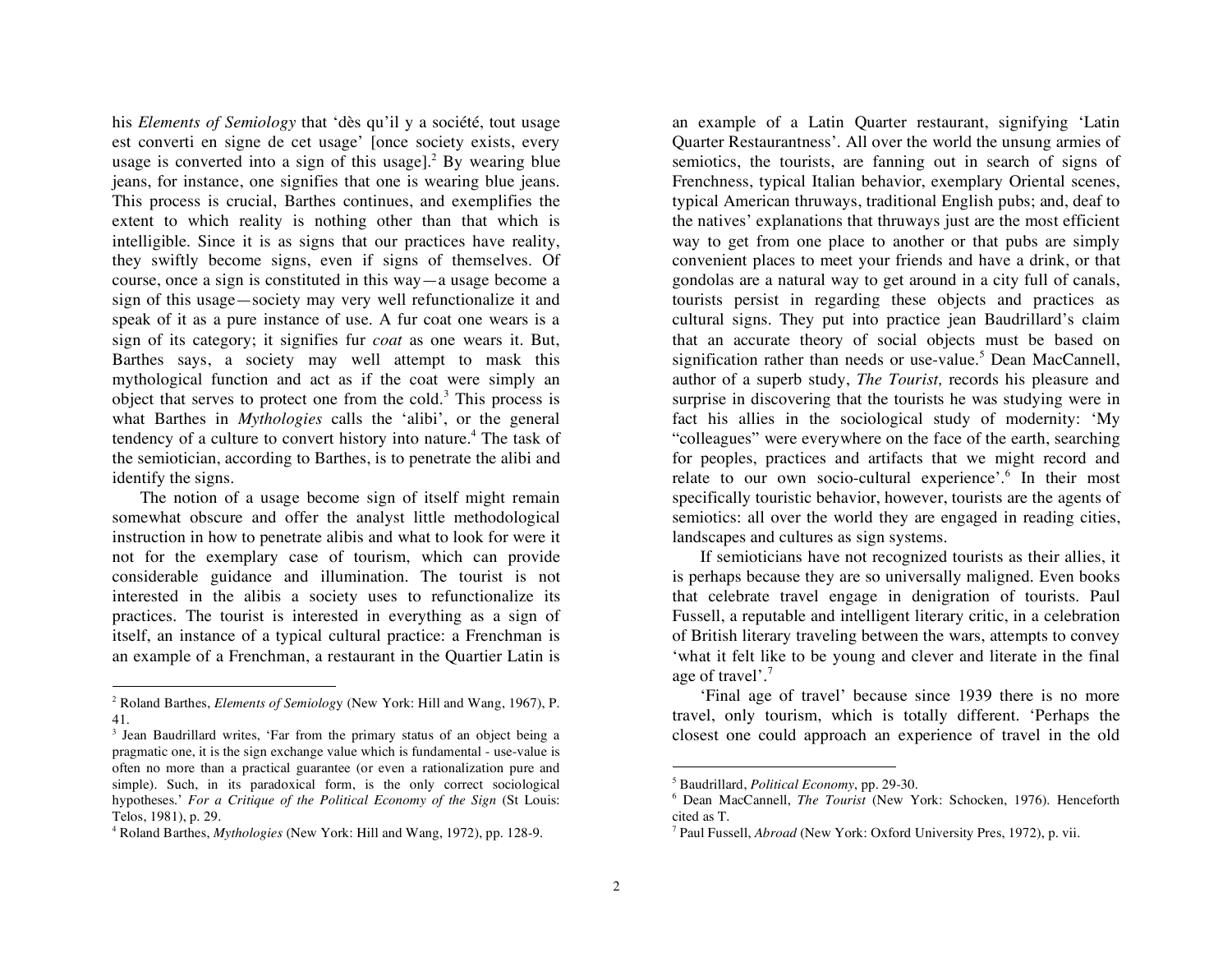sense today would be to drive through Roumania or Afghanistan without hotel reservations and to get by on terrible French'. What distinguishes the tourist, Fussell continues,

is the motives, few of which are ever openly revealed: to raise social status at home and to allay social anxiety; to realize secret fantasies of erotic freedom; and most important, to derive secret pleasure from posing momentarily as a member of a social class superior to one's own, to play a role of a 'shopper' and a spender whose life becomes significant and exciting only when one is exercising power by choosing what to buy. Cant as the tourist may of the Taj Mahal and Mt. Etna at sunset, his real target today is the immense Ocean Terminal at Hong Kong, with its miles of identical horrible camera and tape recorder shops. The fact that a tourist is best defined as a fantasist equipped temporarily with unaccustomed power is better known to the tourist industry than to anthropology. The resemblance between the tourist and the client of a massage parlor is closer than it would be polite to emphasize.<sup>8</sup>

Fussell's hysterical smugness is puzzling until one realizes what the problem might be. When this Professor of English at the State University of New Jersey, as he then was, goes to England, the natives probably mistake him for another American tourist. Ferocious denigration of tourists is in part an attempt to convince oneself that one is not a tourist. The desire to distinguish between tourists and real travelers is a part of tourism—integral to it rather than outside it or beyond it.

The ubiquity of the distinction between travelers and tourists is quite striking. Fussell contrasts the fake travelers of the past thirty years with the real travelers of the inter-war period: young Englishmen, generally of the better classes, who went off to the south of France, or to Italy, to the Middle East, to Tahiti, and

wrote about getting drunk in run-down hotels. But for Boorstin the character of travel begins to change markedly in the midnineteenth century, with the success of Thomas Cook and Sons: mass transportation—railways and ocean liners—brings about what he calls 'the decline of the traveler and the rise of the tourist:

The traveler, then, was working at something; the tourist was a pleasure seeker. The traveler was active; he went strenuously in search of people, of adventure, of experience. The tourist is passive; he expects interesting things to happen to him. He goes 'sight-seeing' (a word, by the way, which came in at about the same time, with its first use recorded in 1847). He expects everything to be done to him and for him. Thus foreign travel ceased to be an activity—an experience, an undertaking—and became instead a commodity.<sup>9</sup>

Boorstin here echoes Ruskin's view that 'Going by railroad I do not consider as traveling at all; it is merely being "sent" to a place, and very little different from becoming a parcel'. This sounds strange today, when travel by rail, like travel by steamship, has become the last refuge of the traveler trying to avoid being a tourist and is celebrated nostalgically as true travel reminiscent of a bygone age. But Ruskin is not alone in denigrating the mass of nineteenth-century travelers as tourists; nineteenth-century travelers are as ferocious in their denunciation of tourists and tourism as twentieth-century travelers. Boorstin quotes an Englishman in 1865 fulminating at the race of tourists:

The cities of Italy are now deluged with droves of the creatures, for they never separate, and you see them forty in number pouring along a street with their director—now in front, now at the rear, circling round them like a

 $\overline{a}$ 

<sup>9</sup> Boorstin, *The Image*, p. 85. Baudrillard notes that 'the structure of the sign is at the very heart of the commodity form', Political Economy, p. 146.

<sup>8</sup> Ibid., p. 42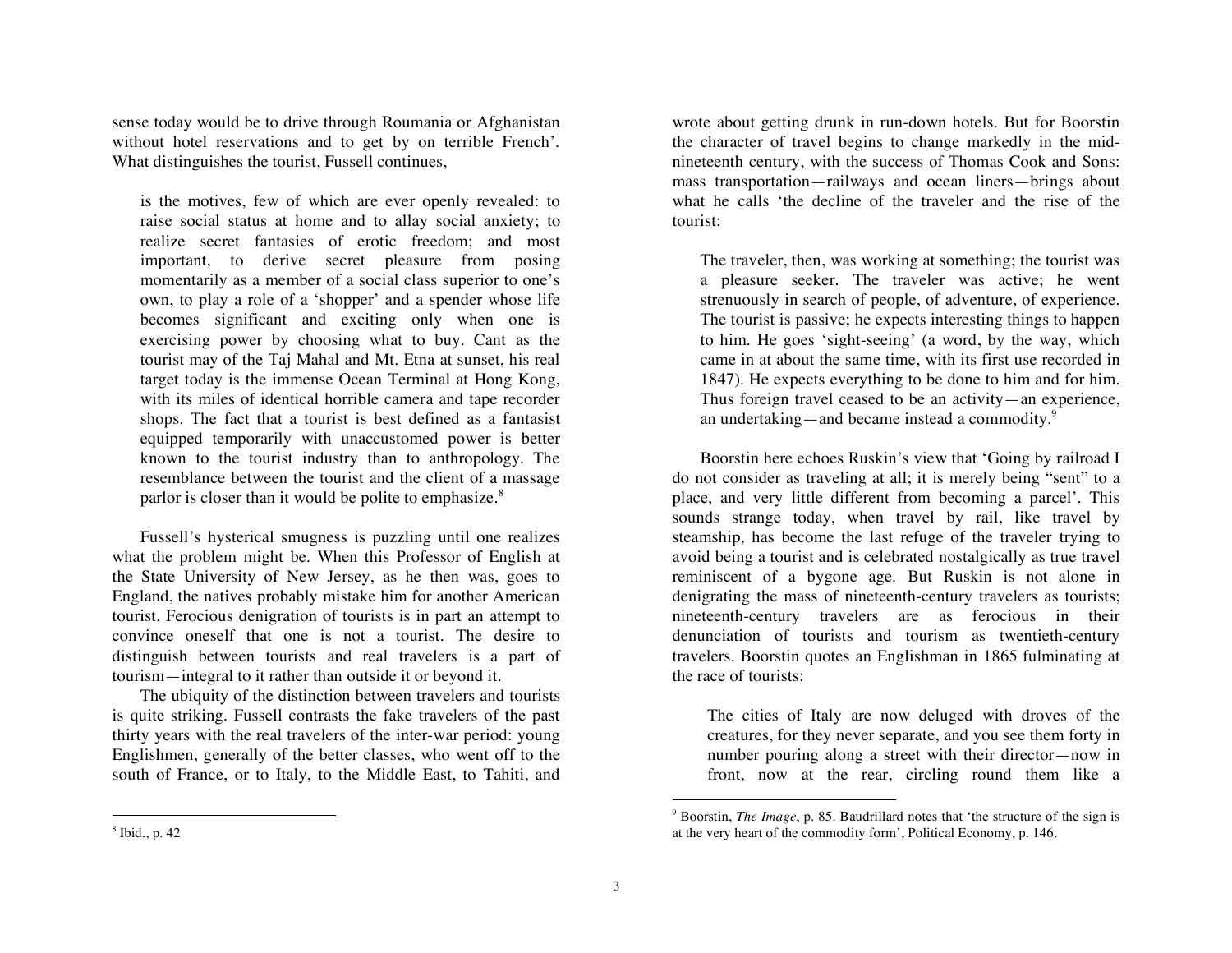sheepdog—and really the process is as like herding as maybe. I have already met three flocks, and anything so uncouth I never saw before, the men mostly elderly, dreary, sad-looking; the women somewhat younger, travel-tossed, but intensely lively, wide-awake, and facetious.<sup>10</sup>

Even earlier, in 1826, Stendhal complained, when writing a book for tourists, *Rome, Naples, et Florence,* that 'Florence is nothing better than a vast museum full of tourists'.<sup>11</sup> The true age of travel has, it seems, always already slipped by; other travelers are always tourists.

This repetition and displacement of the opposition between tourist and traveler suggests that these are not so much two historical categories as terms of an opposition integral to tourism. The historical explanations are excuses for what travelers always do: feel superior to other travelers. As MacCannell notes, denigration of the tourist 'is so prevalent, in fact, that it is part of the problem of mass tourism, not an analytical reflection upon it' (T, p. 104). To be a tourist is in part to dislike tourists (both other tourists and the fact that one is oneself a tourist). Tourists can always find someone more touristy than themselves to sneer at: the hitchhiker arriving in Paris with a knapsack for an undetermined stay feels superior to a compatriot who flies in on a jumbo jet to spend a week. The tourist whose package tour includes only air travel and a hotel feels superior, as he sits in a cafe, to the tour groups that pass by in buses. Americans on bus tours feel superior to groups of Japanese, who seem to be wearing uniforms and surely understand nothing of the culture they are photographing.

Tourism thus brings out what may prove to be a crucial feature of modern capitalist culture: a cultural consensus that creates hostility rather than community among individuals. Tourism is a system of values uniting large segments of the

 $\overline{a}$ 

world population from the richer countries. Groups with different national interests are brought together by a systematized knowledge of the world, a shared sense of what is significant, and a set of moral imperatives: they all know what one 'ought to see' in Paris, that you 'really must' visit Rome, that it 'would be a crime' never to see San Francisco and ride in a cable car. As MacCannell points out, the touristic code—an understanding of the world articulated by the moral injunctions which drive the tourist on—is the most powerful and widespread modern consensus, yet the effect of these shared values is not to create solidarity within the international community of tourists but hostility, as each wishes the other tourists were not there. The idea of a consensus which sets members of the group against one another is a remarkable feature of modernity which demands further analysis.

Once one recognizes that wanting to be less touristy than other tourists is part of being a tourist, one can recognize the superficiality of most discussions of tourism, especially those that stress the superficiality of tourists. Tourists are inevitably reproached, by Boorstin and his ilk, for their satisfaction with the inauthentic, the spurious: 'the tourist seldom likes the authentic product of a foreign culture', Boorstin writes. 'The American tourist in Japan looks less for what is Japanese than for what is Japanesey'.<sup>12</sup> We shall later take up this semiotic structure, but one should emphasize that tourists do set out in quest of the authentic. Proof of that desire is that authenticity is a major selling point in advertisements and travel writing. Perhaps the most common motif in travel columns is the hotel, restaurant or sight 'just off the beaten track'. The genre is familiar: 'Only a couple of blocks from the main tourist hotels lies a street of small shops where one can see real native craftsmen at work and whose wares sell for a fraction of the prices charged at tourist traps on the main street'. Or, 'only ten miles further down the coast you will find an unspoiled fishing village with a few inns

<sup>10</sup> Ibid., p. 88.

<sup>11</sup> Stendhal (Henri Beyle), *Rome, Naples, and Florence* (London: Braziller, 1959), p. 317.

<sup>12</sup> Boorstin, *The Image, p. 106.*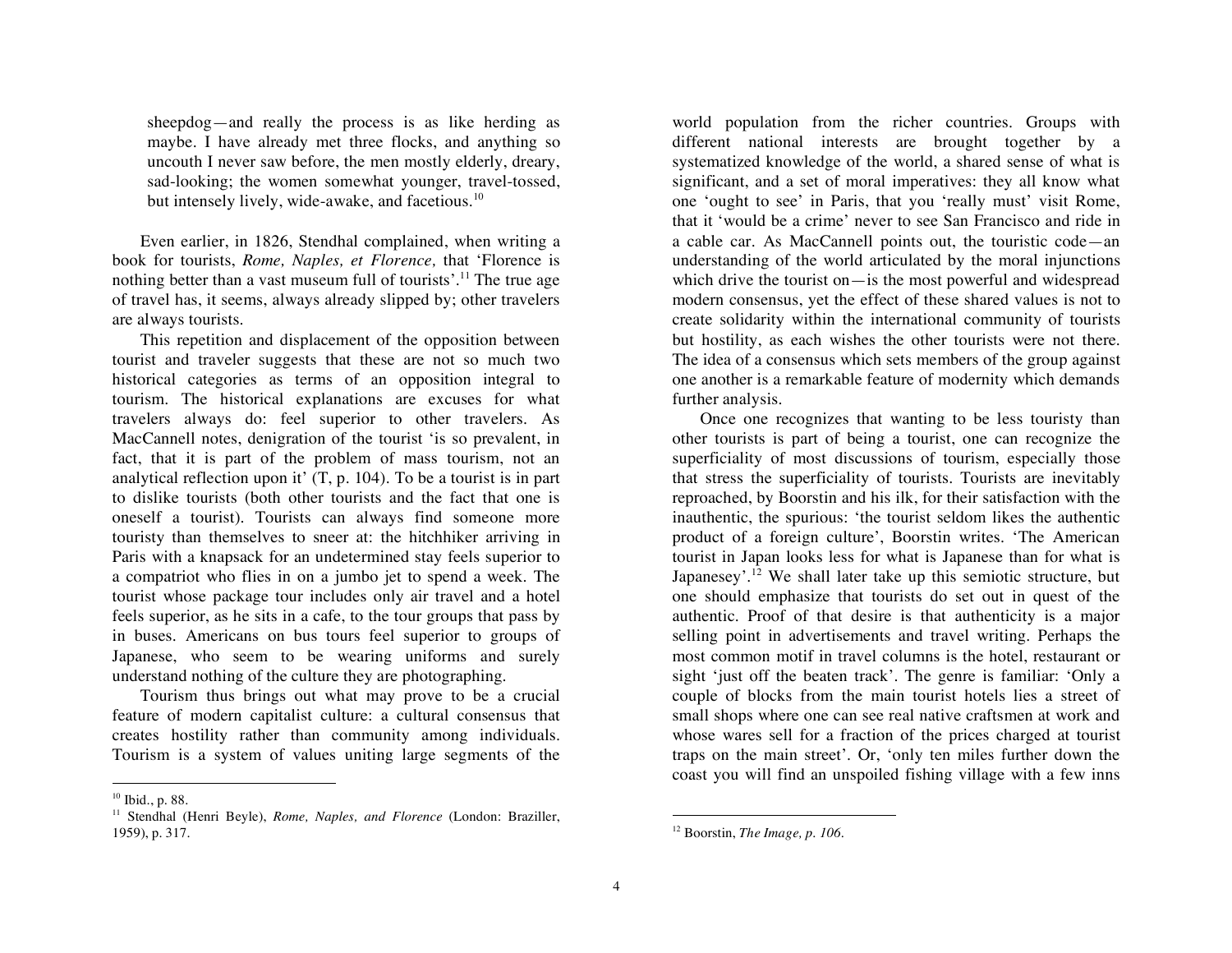patronized by locals, where the innkeeper's wife will happily make you a hearty lunch to take on your rambles'.

The distinction between the authentic and the inauthentic, the natural and the touristy, is a powerful semiotic operator within tourism. The idea of seeing the real Spain, the real Jamaica, something unspoiled, how the natives really work or live, is a major touristic *topos,* essential to the structure of tourism. It is even the explicit selling point of commercial tours: 'Take "De tour", Swissair's freewheeling fifteen day Take-abreak Holiday that lets you detour to the off-beat, over-looked and unexpected corners of Switzerland for as little as \$315 ... including car. Take de tour. But watch out for de sheep, de goats, and de chickens'. Even tourists who take the most packaged package tours, who are indeed, as Ruskin predicted, sent from one place to another like a parcel, venture bravely forth from their hotels in search of atmosphere and discover something which for them is unusual, authentic in its otherness, a sign of an alien culture—say a butcher's shop with undressed fowl and rabbits hanging in the window. And characteristically tourists emphasize such experiences—moments regarded as authentic when telling others of their travels. The *authentic is* a usage perceived as a sign of that usage, and tourism is in large measure a quest for such signs.

In their quest, tourists engage in a practice which attracts volumes of scorn: they purchase mementos of various sorts. The denigrators of tourism make fun of the proliferation of reproductions associated with tourism: picture postcards, travel posters, miniature Eiffel Towers, piggy banks of the Statue of Liberty. These reproductions are what MacCannell in his account of the semiotic structure of the tourist attractions calls *markers.* Like the sign, the touristic attraction has a triadic structure: a marker represents a sight to the tourist (T, p. 110). A marker is any kind of information or representation that constitutes a sight as a sight: by giving information about it, representing it, making it recognizable. Some are 'on-site'

markers, such as plaques telling that 'George Washington slept here' or that this vial of dust comes from the moon. Some are mobile markers, such as pamphlets and brochures designed to draw people to the site, give information at the site, and serve as souvenirs or representations off the site. MacCannell quotes a brochure which marks and thus constitutes tourist sights in the state of Iowa: 'Kunkle cabin site. In 1848 Benjamin Kunkle and his family became the first permanent settlers of Guthrie County. Mr. Kunkle raised the first hogs in the county. The marker is attached to a large elm tree in the Myron Godwin farmyard' *(T, p. 114).* Finally, there are off-site markers, reminding one that the attraction is an attraction, such as a kewpie doll bearing a flag that reads 'Souvenir of Yellowstone'.

The proliferation of markers frames something as a sight for tourists. The existence of reproductions is what makes something an original, authentic, the real thing—the original of which the souvenirs, postcards, statues etc. are reproductions—and by surrounding ourselves with reproductions we represent to ourselves, as MacCannell astutely suggests, the possibility of authentic experiences in other times and in other places *(T, p. 148).* One of the characteristics of modernity is the belief that authenticity has been lost and exists only in the past—whose signs we preserve (antiques, restored buildings, imitations of old interiors)—or else in other regions or countries. 'The United States', MacCannell writes, 'makes the rest of the world seem authentic. California makes the rest of the United States seem authentic' (T, p. *155).* And, of course, Los Angeles makes the rest of California seem authentic. But the semiotic process at work has a curious effect: the proliferation of markers or reproductions confers an authenticity upon what may at first seem egregiously inauthentic. The discussion of Los Angeles, the reproduction of its features in a variety of media, creates originals of which these reproductions are reproductions and a desire to see the signified of which these markers are signifiers. Describing what he calls 'sight sacralization', MacCannell writes, 'it is the mechanical reproduction phase of sacralization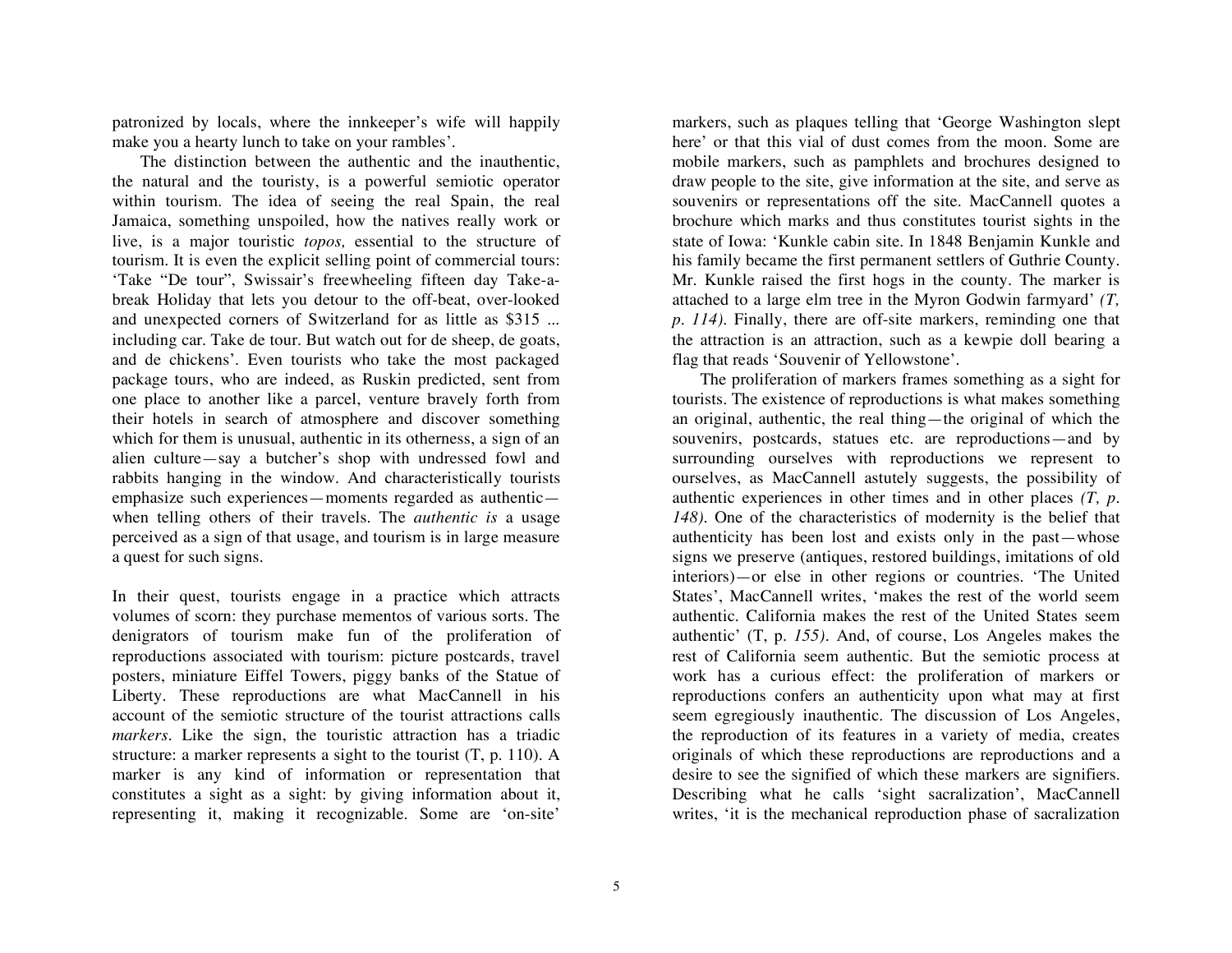that is most responsible for setting the tourist in motion on his journey to find the true object. And he is not disappointed. Alongside the copies of it, it has to be The Real Thing' *(T, p. 45).*

The denigrators of tourism are annoyed by the proliferation of tacky representations—postcards, ashtrays, ugly painted plates and fail to grasp the essential semiotic function of these markers. Not only do they create sights; when the tourist encounters the sight the markers remain surprisingly important: one may continually refer to the marker to discover what features of the sight are indeed significant; one may engage in the production of further markers by writing about the sight or photographing it; and one may explicitly compare the original with its reproductions ('It's not as big as it looked in the picture'; or 'It's even more impressive than I imagined'). In each case, the touristic experience involves the production of or participation in a sign relation between marker and sight.

Moreover, the sight/marker relation in the sign structure of the touristic attraction is responsible for the phenomenon that Boorstin and others deplore when they complain that 'the American tourist in Japan looks less for what is Japanese than for what is Japanesey'. This is scarcely surprising, for to be Japanesey is to signify 'Japaneseness', to be marked by various sorts of representations as typically, interestingly Japanese. Boorstin and his like assume that what is reproduced, represented, written about, is inauthentic, while the rest is authentic: tourists pay to see tourist traps while the real thing is free as air. But 'the real thing' must be marked as real, as sightworthy; if it is not marked or differentiated, it is not a notable sight, even though it may be Japanese by virtue of its location in Japan. The authentic is not something unmarked or undifferentiated; authenticity is a sign relation. Even the sights in which the most snobbish tourists take pleasure are not unmarked; they have become for these tourists the 'real' Japan by a process of semiotic articulation, only their markers are more recondite

and less tacky than the plastic reproductions or souvenirs of the most famous sights.

There is, nevertheless, a problem about the relation between these two sorts of authenticity that I have been describing: the authenticity of what lies off the beaten track and is thus apparently unexpected and the authenticity a sight derives from its markers, so that tourists want to encounter and recognize the original which has been marked as a sight. These seem rather different cases but they are in fact intimately related in a process which can be approached through a description of another talented author, Walker Percy. His book of homespun semiotics, *The Message in a Bottle,* makes naive assumptions, but its account of tourism is rich and suggestive.

Percy's 'The Loss of the Creature' begins with a myth of origins, the story of a first traveler who can experience authentically—as a pure unmediated experience—what later travelers can only experience superficially and mediately: 'Every explorer names his island Formosa, beautiful. To him it is beautiful because, being first, he has access to it and can see it for what it is. But to no one else is it ever as beautiful'. <sup>13</sup> This is an attractive myth but highly dubious, especially in its notion that the context in which the explorer first comes across a sight is so much the privileged context as to make the sight what it truly is. (One should note, by contrast, Prosper Merimée's astute claim that 'Rien n'est plus ennuyeux qu'un paysage anonyme' [Nothing is more boring than an unnamed landscape]. A visitor to Niagara Falls who does not know that it is 'Niagara Falls' he is seeing, will immediately demand, 'What is this place?' since a great deal of its interest comes from its relation to its marker or 'symbolic complex'.)

When Percy turns, though, to the Grand Canyondiscovered by a Spanish explorer and then set aside as a National Park so that others might see and appreciate this sight—his

<sup>13</sup> Walker Percy, *The Message in the Bottle: How Queer Man Is, How Queer Language Is, and What One has to Do with the Other* (New York: Farrar, Strauss, 1975), p. 46. Henceforth cited as MB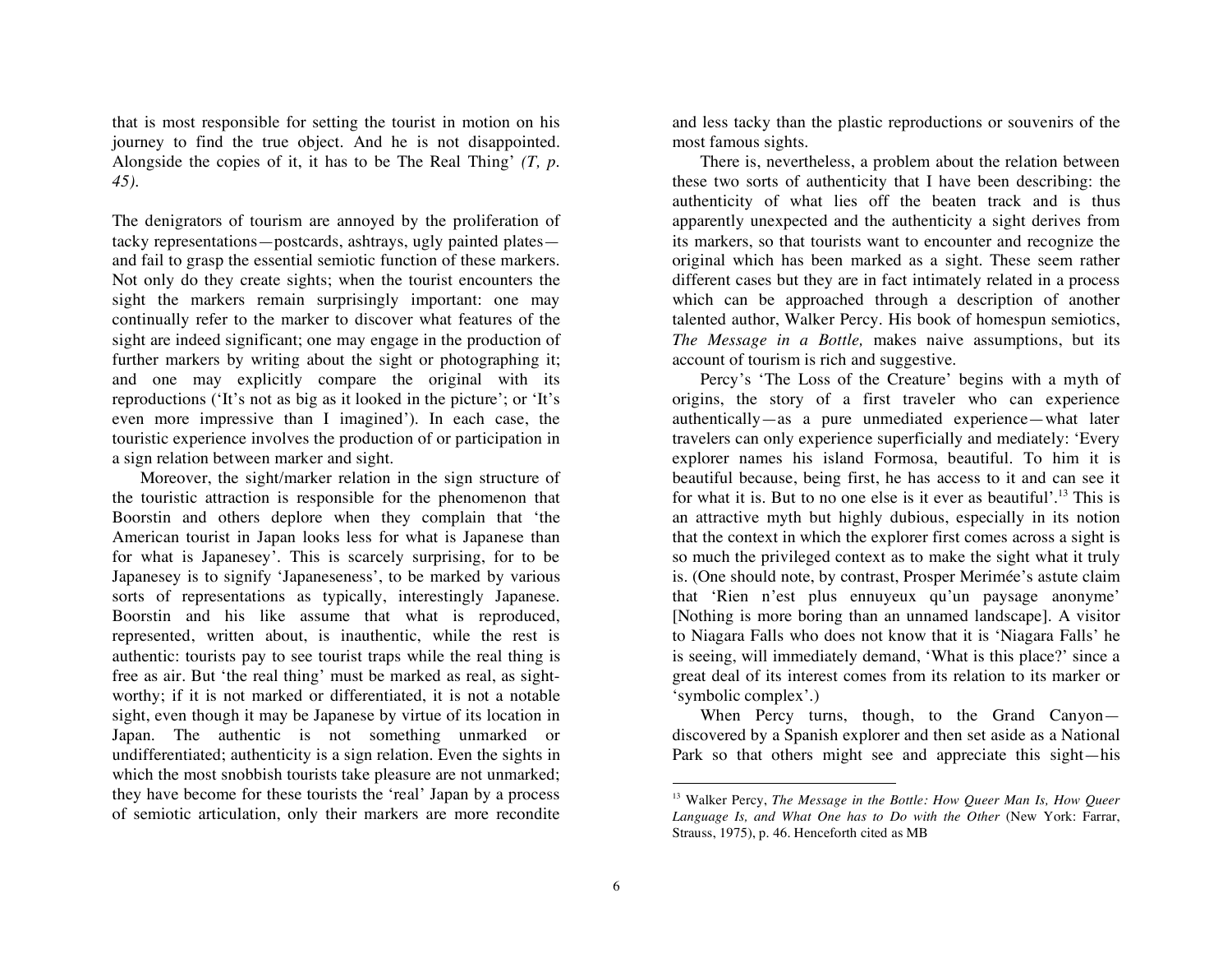reflections become more pertinent. When a man from Boston takes a bus tour to the Grand Canyon, does he in fact see the Grand Canyon? Possibly, answers Percy,

But it is more likely that what he has done is the one sure way not to see the canyon. Why is it almost impossible to gaze directly at the Grand Canyon and see it for what it is... ? It is almost impossible because the Grand Canyon, the thing as it is, has been appropriated by a symbolic complex which has already been formed in the sightseer's mind. Seeing the canyon under approved circumstances is seeing the symbolic complex head on. (MB, p. 47)

This is why I suggested earlier that tourism was an exemplary case for the perception and description of sign relations. The sightseer confronts the symbolic complex head on and explores the relation of sight to its markers. 'The term of the sightseer's satisfaction', writes Percy, 'is not the sovereign discovery of the thing before him; it is rather the measuring up of the thing to the criterion of the preformed symbolic complex' (MB, p. 47).

The question for Percy, then, is 'How can the sightseer recover the Grand Canyon?' How can one escape semiotic mediation? He imagines various strategies: one might get off the beaten track and come upon the canyon through the wilderness, avoiding markers, trails and lookout spots. Or one might attempt to recover the canyon from familiarity by an exercise in familiarity, visiting the canyon 'by a Greyhound tour in the company of a party from Terre Haute'. The visitor 'stands behind his fellow tourists at the Bright Angel Lodge and sees the canyon through them and their predicament, their picture taking and their busy disregard' (MB, p. 48-9). This technique is superior to the first—getting off the beaten track, he admits, is the 'most beaten track of all'—but it is not satisfactory either, for it does not deliver an unmediated experience.

Committed to the idea of an original, authentic experience, Percy finds that the strategies he imagines all involve semiotic mediation—as any semiotician could have told him—and so falls back on the stratagem of apocalypse: a war destroys civilization and, years later, an expedition from Australia lands in southern California and makes its way east. 'They stumble upon the Bright Angel Lodge, now fallen into ruins. The trails are grown over, the guardrails fallen away, the dime telescope at Battleship Point rusted. But there is the canyon, exposed at last' (MB, p. 49). Percy here follows Victor Hugo who, in a poem of 1837 about another tourist attraction, 'A l'Arc de Triomphe', imagines that three thousand years hence, when all Paris save Notre Dame, the Vendôme column and the Arc de Triomphe has fallen into ruin, a shepherd making his way at dusk will come upon the Arc de Triomphe, and it will, at last, be truly beautiful.<sup>14</sup> But Hugo, more astute than Percy, recognizes that this situation of a civilization in ruins is a very particular semiotic frame which confers a conventional authenticity on what persists amid ruins. The sublimity of the Australian explorers' experience (assuming that they did not boorishly consider the canyon just an obstacle to their eastward progress) would come from the juxtaposition of the canyon with the markers which it had outlasted.

Percy tells another story which in fact illustrates very well both the impossibility of escaping semiosis and the complex relation between authenticity in touristic experience and mediating sign structures or symbolic complexes. He imagines an American couple visiting Mexico, who see the usual sights and enjoy themselves, yet feel that something is missing.

Although Taxco and Cuernavaca are interesting and picturesque as advertised, they fall short of 'it'. What do the couple have in mind by 'it'? What do they really hope for? ... Their hope has something to do with their own role as tourists in a foreign country and... something to do with

<sup>14</sup> Victor Hugo, *Poésie* (Paris: Seuil, 1972), I, pp. 375-81.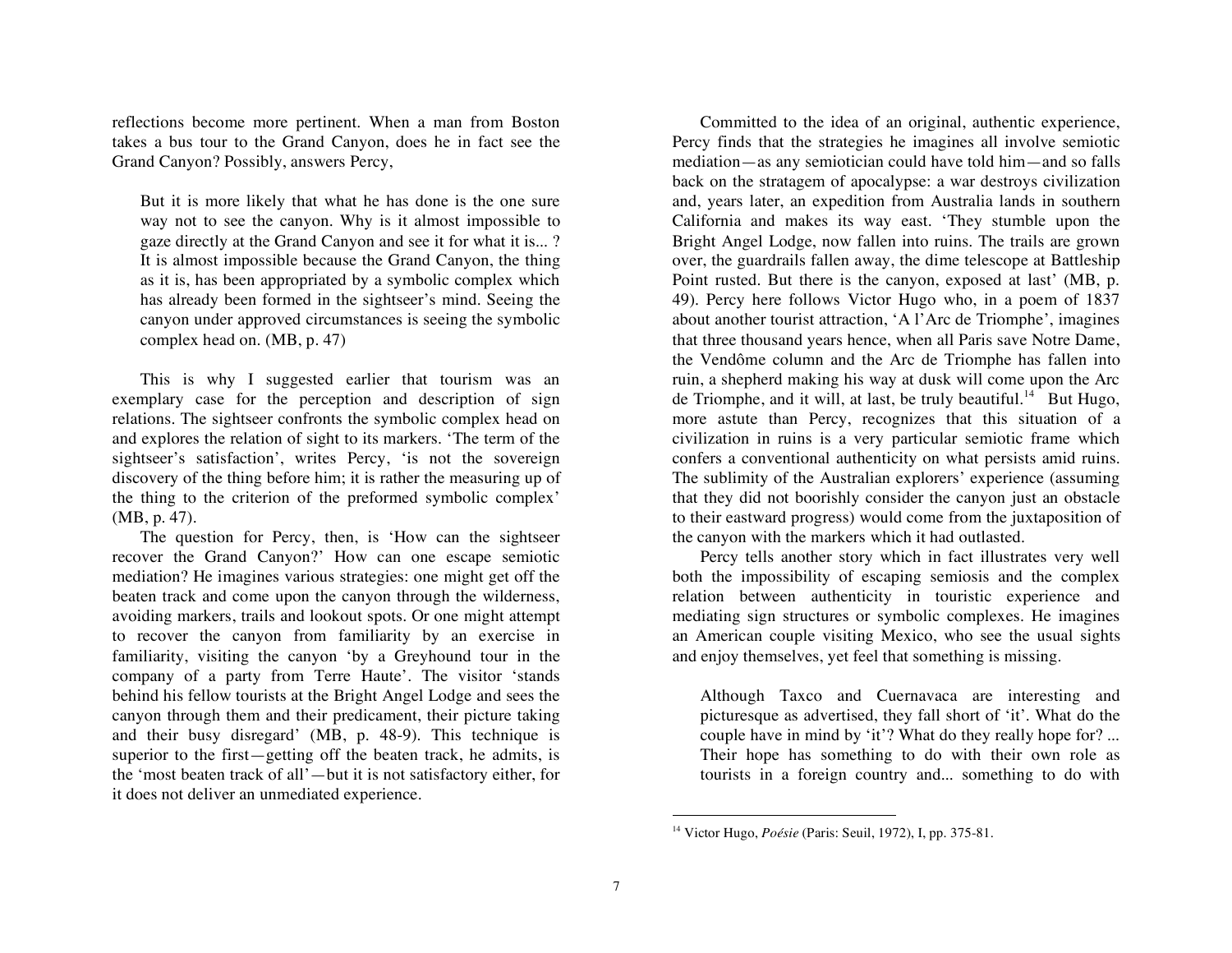other American tourists. Certainly they feel that they are very far from 'it' when, after traveling five thousand miles, they arrive at the plaza in Guanajuato only to find themselves surrounded by a dozen other couples from the Midwest. (MB, p. 51)

Their problem, as he diagnoses it, is to find an 'unspoiled' place, an attraction that has not attracted tourists or become encrusted with renown. While driving to Mexico City they accidentally do so. Lost on back roads, they discover a tiny Indian village where an elaborate native ritual is in progress. They know at once, Percy says, that this is 'it'. 'Now may we not say that the sightseers have at last come face to face with an authentic sight, a sight which is charming, quaint, picturesque, unspoiled, and that they see the sight and come away rewarded? Possibly this may occur. Yet it is more likely that what happens is a far cry indeed from an immediate encounter with being' (MB, p. 52). The failure to have an immediate encounter with the sight, which Percy earlier attributed to symbolic encrustations with which a culture has surrounded the sight, is here recognized as a feature of the encounter itself—intrinsic to it and not an accidental corruption that might be put right. The village seems unspoiled; there are no signs of other tourists, so the couple ought in principle to be like Percy's explorer, coming upon an authentic sight and finding it splendid. But in fact their pleasure is anxious and divided, not a plenitude of fulfillment.

The clue to the spuriousness of their enjoyment of the village and the festival is a certain restiveness in the sightseers themselves. It is given expression by their repeated exclamations that 'this is too good to be true', and their anxiety that it may not prove to be so perfect, and finally by their downright relief at leaving the valley and having the experience in the bag, so to speak—that is, safely embalmed in memory and movie film. What is the source of their anxiety during the visit? We have

another clue in their subsequent remark to an ethnologist friend. 'How we wished you had been with us! ... Every minute we would say to each other, if only you were here! You must return with us'. (MB, p. 52-3)

This is not, Percy notes, a desire to share their experience with others but a need of a different sort, essential to the semiotic structure of tourism: 'They need the ethnologist to certify their experience as genuine. This is borne out by their behavior when the three of them return for the next corn dance. During the dance the couple do not watch the goings on; they watch the ethnologist! Their highest hope is that their friend should find the dance interesting. And if he should show signs of true absorption ... then their cup is full. "Didn't we tell you?" they say at last' (MB, p. 53).

To be truly satisfying the sight needs to be certified, marked as authentic. Without these markers, it could not be experienced as authentic—whence the couple's anxiety, anxiety from the absence of markers. The paradox, the dilemma of authenticity, is that to be experienced as authentic it must be marked as authentic, but when it is marked as authentic it is mediated, a sign of itself, and hence lacks the authenticity of what is truly unspoiled, untouched by mediating cultural codes. We want our souvenirs to be labeled 'authentic native crafts produced by certified natives using guaranteed original materials and archaic techniques' (rather than, say, 'Made in Taiwan'), but such markers are put there for tourists, to certify touristic objects. The authentic sight requires markers, but our notion of the authentic is the unmarked.

Percy's idea of a friendly ethnologist who accompanies the tourist is the most positive version of this double bind. The expert here is in fact nothing other than a personalized, individualized projection of the cultural sign systems that articulate the world, attaching labels, producing reliable and unreliable markers, certifying sights as genuine instances of what one should look for. The authenticity the tourist seeks is at one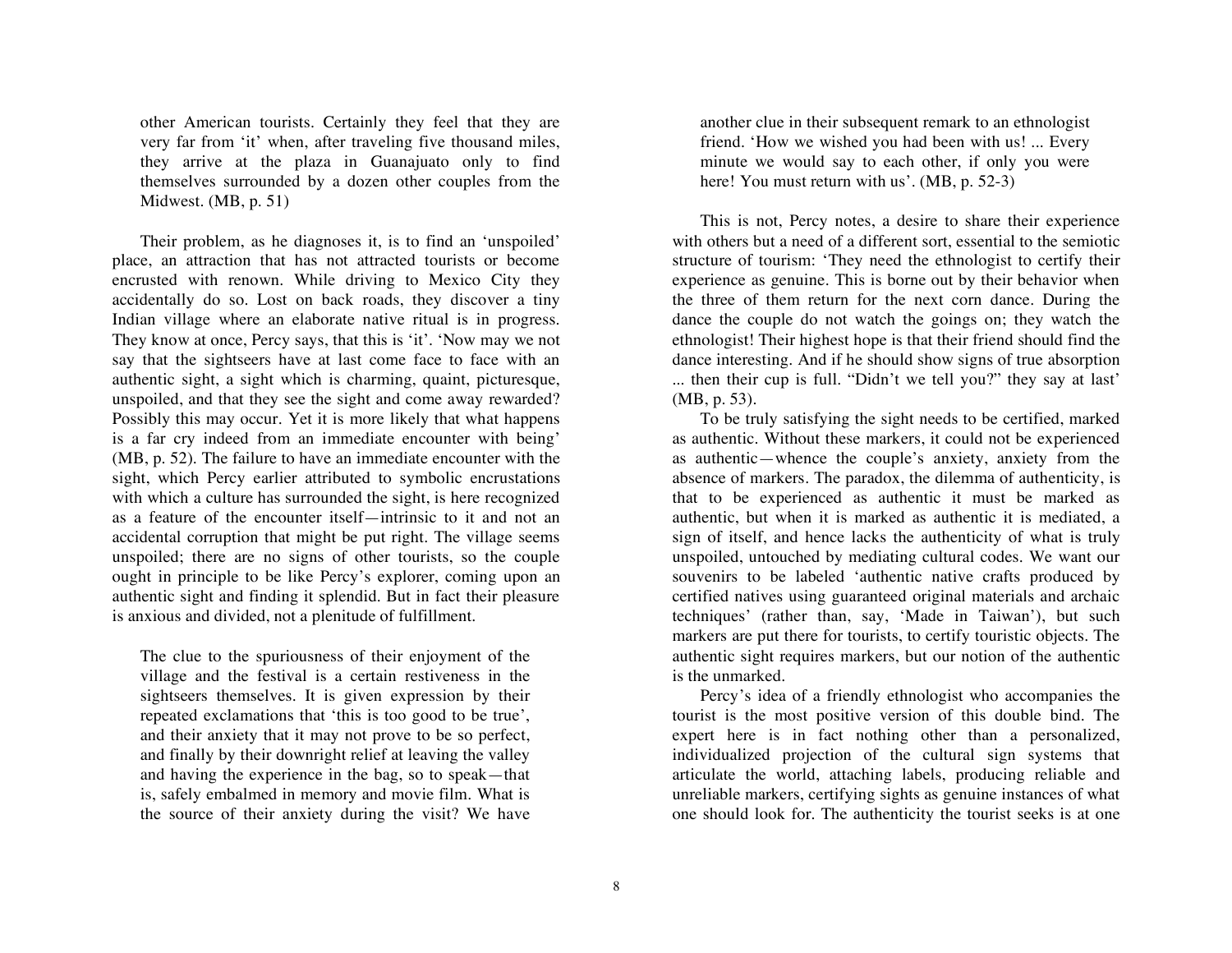level an escape from the code, but this escape itself is coded in turn, for the authentic must be marked to be constituted as authentic.

Another version of this basic semiotic mechanism is the dialectical relation between what MacCannell, following Erving Goffman, calls front and back regions. In their quest for an authentic experience, tourists want to see the inside of things, so social and economic arrangements are made to take them behind the scenes, ranging from guided tours of the Paris sewers, the morgue, or the stock exchange to schemes whereby small groups of tourists willing to pay handsomely for the privilege can stay at a ducal castle and breakfast with the duke. The authenticity markers attached to these tourist attractions indicate that they are already coded, and therefore not the true back regions, which become in turn a further source of attraction (the dream that the duke might invite one to see something he does not show to tourists). In English stately homes that are open to the public, the grandest and most attractive regions are generally turned over to the tourist parties, but visitors avidly hope to catch a glimpse, through an open door or down a passageway, of the smaller and architecturally ordinary back regions where the noble family now lives in bourgeois style. In regions frequented by tourists, MacCannell observes, the distinction between front and back, or between what is there to be shown to tourists and what is genuine, is operationally decisive but has become highly problematic: 'the continuum is sufficiently developed in some areas of the world that it appears as an infinite regression of stage sets' (T, p. 105). Every 'original' is a further representation.

A semiotic perspective advances the study of tourism by preventing one from thinking of signs and sign relations as corruptions of what ought to be a direct experience of reality and thus of saving one from the simplistic fulminations against tourists and tourism that are symptoms of the touristic system rather than pertinent analyses. Tourism, in turn, enriches semiotics in its demonstration that salient features of the social

and natural world are articulated by what Percy calls 'symbolic complexes' and its revelation of the modern quest for experience as a quest for an experience of signs. Its illustration of the structural incompleteness of experience, its dependency on markers, helps us understand something of the nature of semiotic structures.

Particularly interesting are the processes by which touristic attractions are produced. We have already noted the dependency of sights on markers: 'empty' sites become sights through the attachment of markers. An unremarkable piece of ground becomes a tourist attraction when equipped with a plaque reading 'Site of the Bonnie and Clyde shootout', and as more markers are added—informative historical displays, a little museum, a Bonnie and Clyde amusement park with shooting galleries—the markers themselves quite explicitly become the attraction, the sight itself. These markers would then have further markers attached to them: postcards depicting the Bonnie and Clyde Museum, pennants depicting Bonnie-and-Clyde-Land and its more famous attractions. MacCannell notes that analysis of the touristic attraction demonstrates the interchangeability of signifier and signified: the Statue of Liberty, originally a marker—a sign welcoming travelers to New York—has become a sight; but then as a celebrated tourist attraction it has become at another level a marker, used on posters and travel displays as a marker for the United States as a country for tourism. The Eiffel Tower, a major touristic signified, represented by a variety of different signifiers, is itself a signifier which signifies 'Paris'. The Empire State Building is a sight that serves as a marker for the sightseer's Manhattan. Buildings constructed to mark and preserve sights often become the sights themselves: the Sainte Chapelle, built to contain and display for visitors the 'true crown of thorns', is now the principal sight and the crown is forgotten. The arbitrary nature of the sign, we can infer, prevents there being a difference of nature between signifier and signified, so that not only may the signified marked by a marker prove to be another marker or signifier in its turn, but—a less frequently